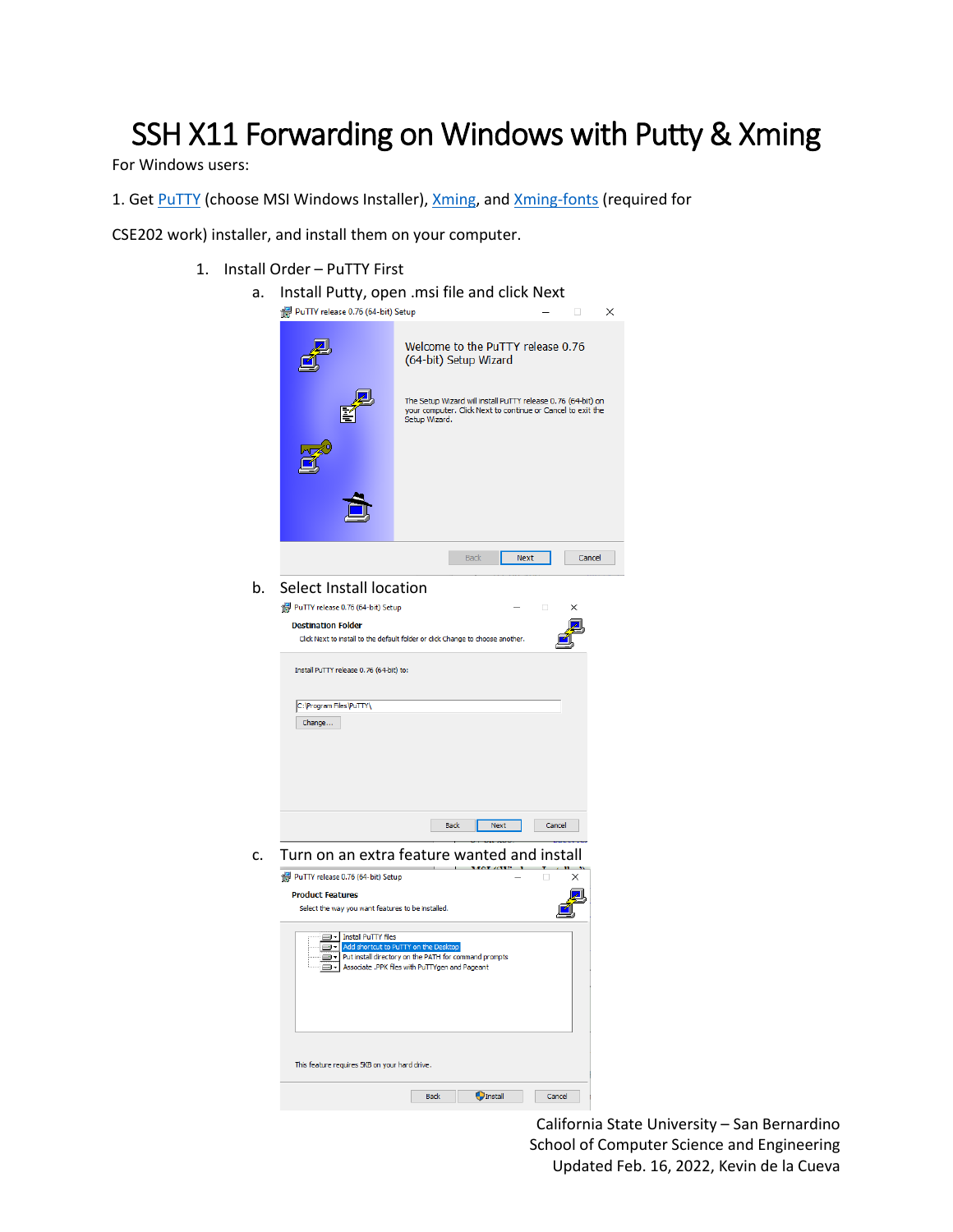d. Wait until it's done, and then turn off Read me, and close the installer.



- 2. Install Xming X Server For Windows
	- a. Open Xming Set up Wizard, and click Next Setup - Xming



## **Welcome to the Xming Setup Wizard**

 $\times$ 

This will install Xming 6.9.0.31 on your computer. It is recommended that you close all other applications before<br>continuing.

Click Next to continue, or Cancel to exit Setup.



b. Select the install location for Xming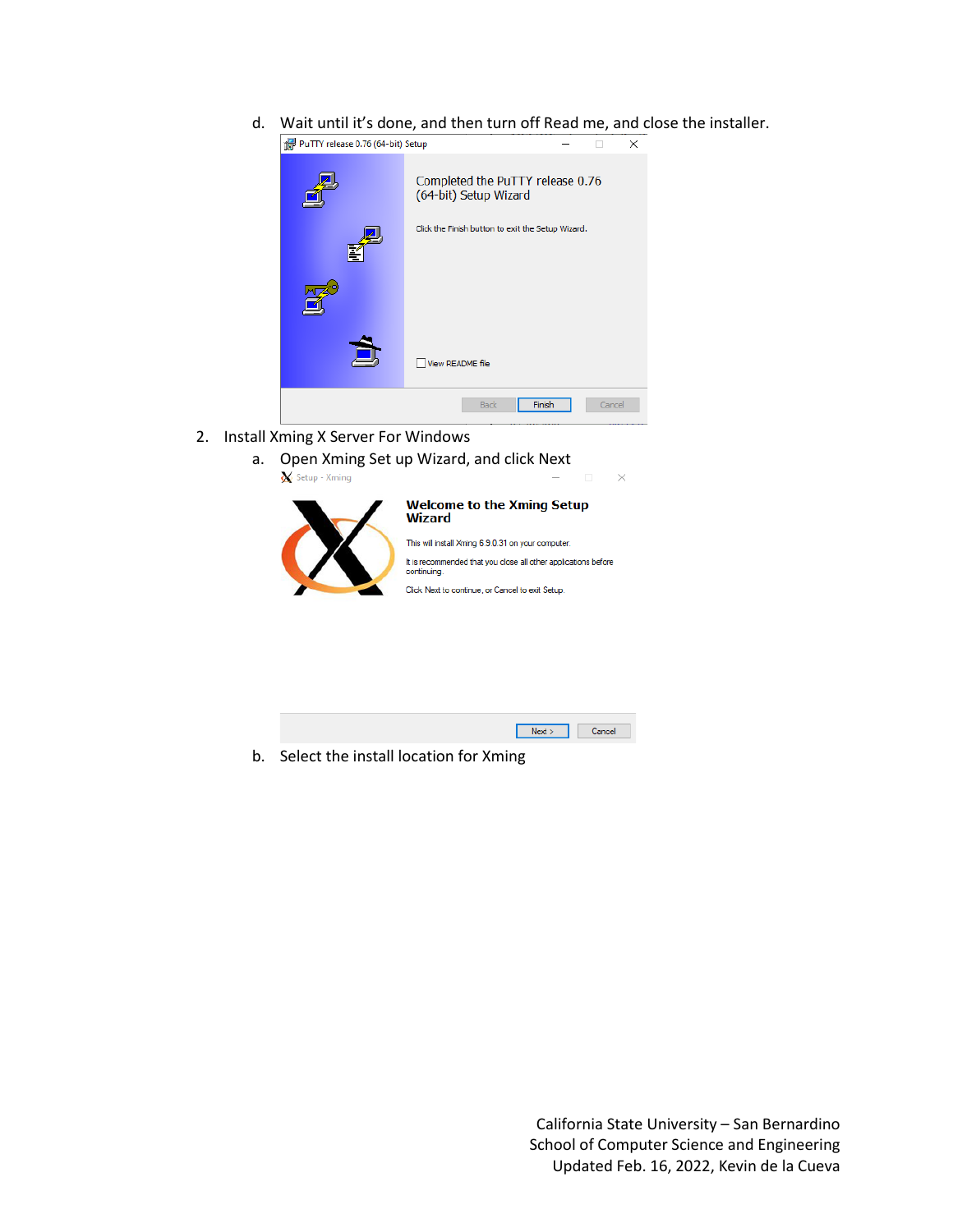| Setup - Xming                                                                               |                                                                                        |        |
|---------------------------------------------------------------------------------------------|----------------------------------------------------------------------------------------|--------|
| <b>Select Destination Location</b>                                                          |                                                                                        |        |
| Where should Xming be installed?                                                            |                                                                                        |        |
|                                                                                             | Setup will install Xming into the following folder.                                    |        |
|                                                                                             | To continue, click Next. If you would like to select a different folder, click Browse. |        |
| :\Program Files (x86)\Xming                                                                 |                                                                                        | Browse |
|                                                                                             |                                                                                        |        |
|                                                                                             |                                                                                        |        |
|                                                                                             |                                                                                        |        |
| At least 4.7 MB of free disk space is required.                                             |                                                                                        |        |
|                                                                                             |                                                                                        |        |
|                                                                                             |                                                                                        |        |
|                                                                                             | < Back<br>Next                                                                         | Cancel |
|                                                                                             |                                                                                        |        |
| Leave Default Components selected                                                           |                                                                                        |        |
| Setup - Xming                                                                               | п                                                                                      |        |
| <b>Select Components</b>                                                                    |                                                                                        |        |
| Which components should be installed?                                                       |                                                                                        |        |
| install. Click Next when you are ready to continue.                                         | Select the components you want to install; clear the components you do not want to     |        |
| <b>Full installation</b>                                                                    |                                                                                        |        |
| $\vee$ Xming binary                                                                         | 4.1 MB                                                                                 |        |
| Mon US Keyboard support                                                                     | 3.4 MB                                                                                 |        |
| XLaunch wizard - frontend for Xming                                                         | 1.0 MB                                                                                 |        |
| $\sqrt{\phantom{a}}$ Run utility - start programs with hidden console window                | 0.1 <sub>MB</sub>                                                                      |        |
| (C) Normal PuTTY Link SSH client                                                            | 0.3 MB                                                                                 |        |
| ◯ Portable PuTTY Link SSH client - use with Portable PuTTY<br>◯ Don't install an SSH client | 0.3 <sub>MB</sub>                                                                      |        |
| Current selection requires at least 9.3 MB of disk space.                                   |                                                                                        |        |

d. Select Start Menu Folder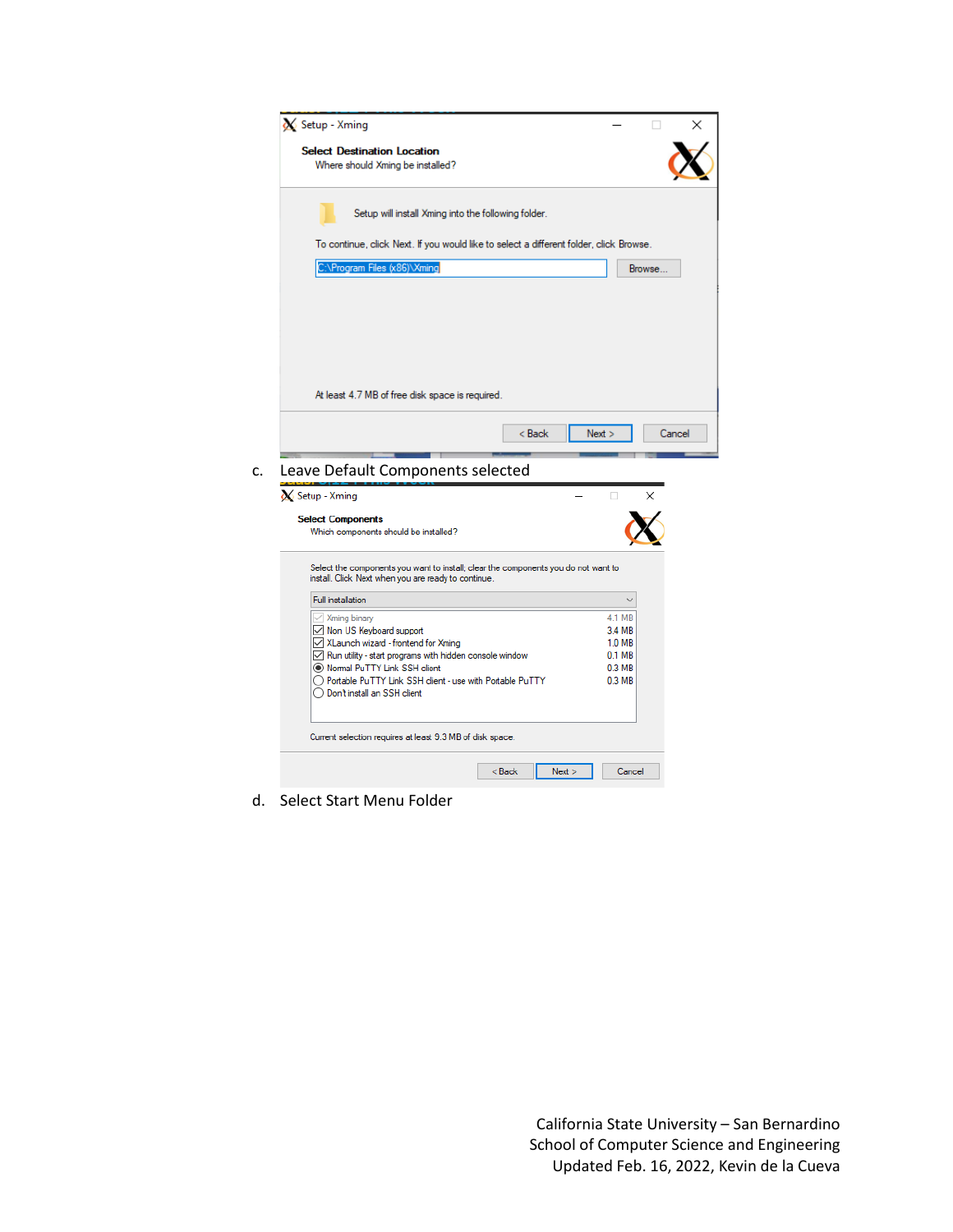| Setup - Xming<br>□                                                                                              |
|-----------------------------------------------------------------------------------------------------------------|
| <b>Select Start Menu Folder</b><br>Where should Setup place the program's shortcuts?                            |
|                                                                                                                 |
| Setup will create the program's shortcuts in the following Start Menu folder.                                   |
| To continue, click Next. If you would like to select a different folder, click Browse.                          |
| <b>Xming</b><br>Browse                                                                                          |
|                                                                                                                 |
|                                                                                                                 |
|                                                                                                                 |
|                                                                                                                 |
| Don't create a Start Menu folder                                                                                |
| < Back<br>Next<br>Cancel                                                                                        |
| Enable additional icons if wanted                                                                               |
| Setup - Xming<br>$\Box$<br>×                                                                                    |
| <b>Select Additional Tasks</b><br>Which additional tasks should be performed?                                   |
| Select the additional tasks you would like Setup to perform while installing Xming, then<br>click Next.         |
| Additional icons:                                                                                               |
| ◯ Create a desktop icon for Xming                                                                               |
| √ Create a desktop icon for XLaunch                                                                             |
| $\vee$ Create a Quick Launch icon for Xming                                                                     |
| Create a Quick Launch icon for XLaunch                                                                          |
| Other tasks:                                                                                                    |
| Associate XLaunch exe with the xlaunch file extension                                                           |
| $8$ Back<br>Next ><br>Cancel                                                                                    |
| Confirm all changes and install                                                                                 |
| X Setup - Xming<br>×<br>□                                                                                       |
| <b>Ready to Install</b>                                                                                         |
| Setup is now ready to begin installing Xming on your computer.                                                  |
| Click Install to continue with the installation, or click Back if you want to review or<br>change any settings. |
| Destination location:<br>C:\Program Files (x86)\Xming                                                           |
| Setup type:<br><b>Full installation</b>                                                                         |
|                                                                                                                 |
| Selected components:<br>Xming binary<br>Non US Keyboard support                                                 |
| XLaunch wizard - frontend for Xming                                                                             |
| Run utility - start programs with hidden console window<br>Normal PuTTY Link SSH client                         |
| ⋖<br>5                                                                                                          |
| < Back<br>Install<br>Cancel                                                                                     |
|                                                                                                                 |
| <b>IMPORTANT: Uncheck Launch XMing and click finish</b>                                                         |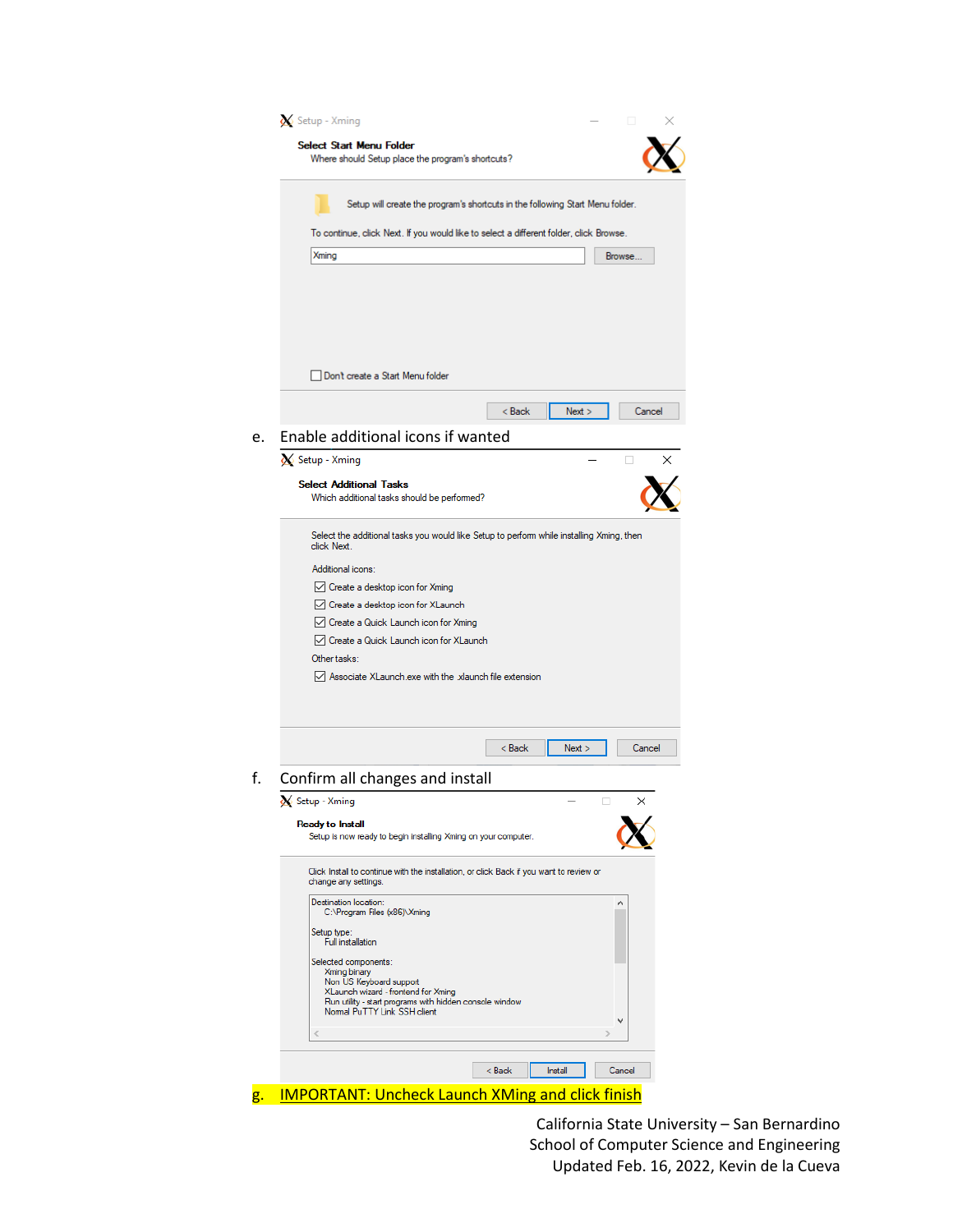| X Setup - Xming |                                                                                                                            |
|-----------------|----------------------------------------------------------------------------------------------------------------------------|
|                 | <b>Completing the Xming Setup</b><br><b>Wizard</b>                                                                         |
|                 | Setup has finished installing Xming on your computer. The<br>application may be launched by selecting the installed icons. |
|                 | Click Finish to exit Setup.                                                                                                |
|                 | Launch Xming                                                                                                               |
|                 |                                                                                                                            |
|                 |                                                                                                                            |
|                 |                                                                                                                            |
|                 |                                                                                                                            |
|                 |                                                                                                                            |
|                 | Finish                                                                                                                     |

- 3. Install Xming-Fonts
	- a. Open Xming-Fonts installer, select the SAME location from Xming Server in step 2B

| Setup - Xming-fonts                                                                    |  |        |        |
|----------------------------------------------------------------------------------------|--|--------|--------|
| <b>Select Destination Location</b><br>Where should Xming-fonts be installed?           |  |        |        |
| Setup will install Xming-fonts into the following folder.                              |  |        |        |
| To continue, click Next. If you would like to select a different folder, click Browse. |  |        |        |
| C: \Program Files (x86) \Xming                                                         |  | Browse |        |
| At least 1.2 MB of free disk space is required.                                        |  |        |        |
| Next                                                                                   |  |        | Cancel |

b. Allow the install into the same folder by clicking Yes. **Folder Exists** 

| The folder:<br>C:\Program Files (x86)\Xming<br>already exists. Would you like to install to that folder anyway? |
|-----------------------------------------------------------------------------------------------------------------|
| No<br>Yes                                                                                                       |

c. Select ALL Fonts and Click Next

California State University – San Bernardino School of Computer Science and Engineering Updated Feb. 16, 2022, Kevin de la Cueva

 $\times$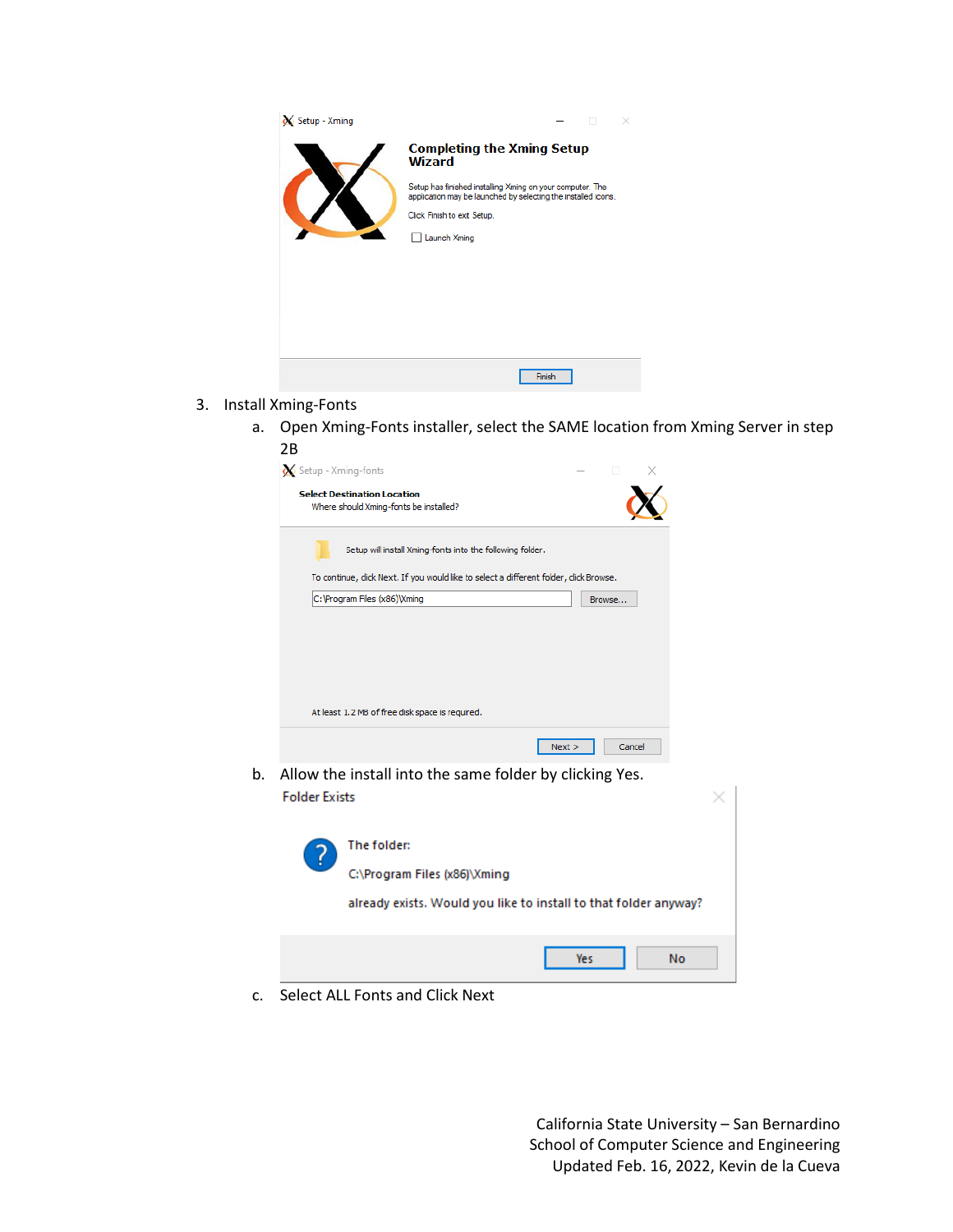| <b>Select Components</b><br>Which components should be installed? |                                                                                        |         |
|-------------------------------------------------------------------|----------------------------------------------------------------------------------------|---------|
| install. Click Next when you are ready to continue.               | Select the components you want to install; clear the components you do not want to     |         |
| Custom installation                                               |                                                                                        |         |
| $\sqrt{\phantom{a}}$ Bitmap Fonts                                 |                                                                                        | 6.9 MB  |
| √ 75dpi Fonts                                                     |                                                                                        | 10.8 MB |
| $\vee$ 100dpi Fonts                                               |                                                                                        | 12.4 MB |
| Truetype Fonts                                                    |                                                                                        | 1.0 MB  |
| √ DejaVu TTFs                                                     |                                                                                        | 11.5 MB |
| Cyrillic Fonts                                                    |                                                                                        | 0.4MB   |
|                                                                   |                                                                                        |         |
| Current selection requires at least 43.9 MB of disk space.        |                                                                                        |         |
|                                                                   | $Back$<br>Next                                                                         | Cancel  |
|                                                                   |                                                                                        |         |
| Select Folder Shortcut in start menu                              |                                                                                        |         |
| Setup - Xming-fonts                                               |                                                                                        | п       |
|                                                                   |                                                                                        |         |
|                                                                   |                                                                                        |         |
| <b>Select Start Menu Folder</b>                                   |                                                                                        |         |
| Where should Setup place the program's shortcuts?                 |                                                                                        |         |
|                                                                   |                                                                                        |         |
|                                                                   | Setup will create the program's shortcuts in the following Start Menu folder.          |         |
|                                                                   |                                                                                        |         |
|                                                                   | To continue, click Next. If you would like to select a different folder, click Browse. |         |
| Xming                                                             |                                                                                        | Browse  |
|                                                                   |                                                                                        |         |
|                                                                   |                                                                                        |         |
|                                                                   |                                                                                        |         |
|                                                                   |                                                                                        |         |
|                                                                   |                                                                                        |         |
|                                                                   |                                                                                        |         |
|                                                                   |                                                                                        |         |
|                                                                   |                                                                                        |         |
| Don't create a Start Menu folder                                  |                                                                                        |         |
|                                                                   |                                                                                        |         |

e. Confirm install settings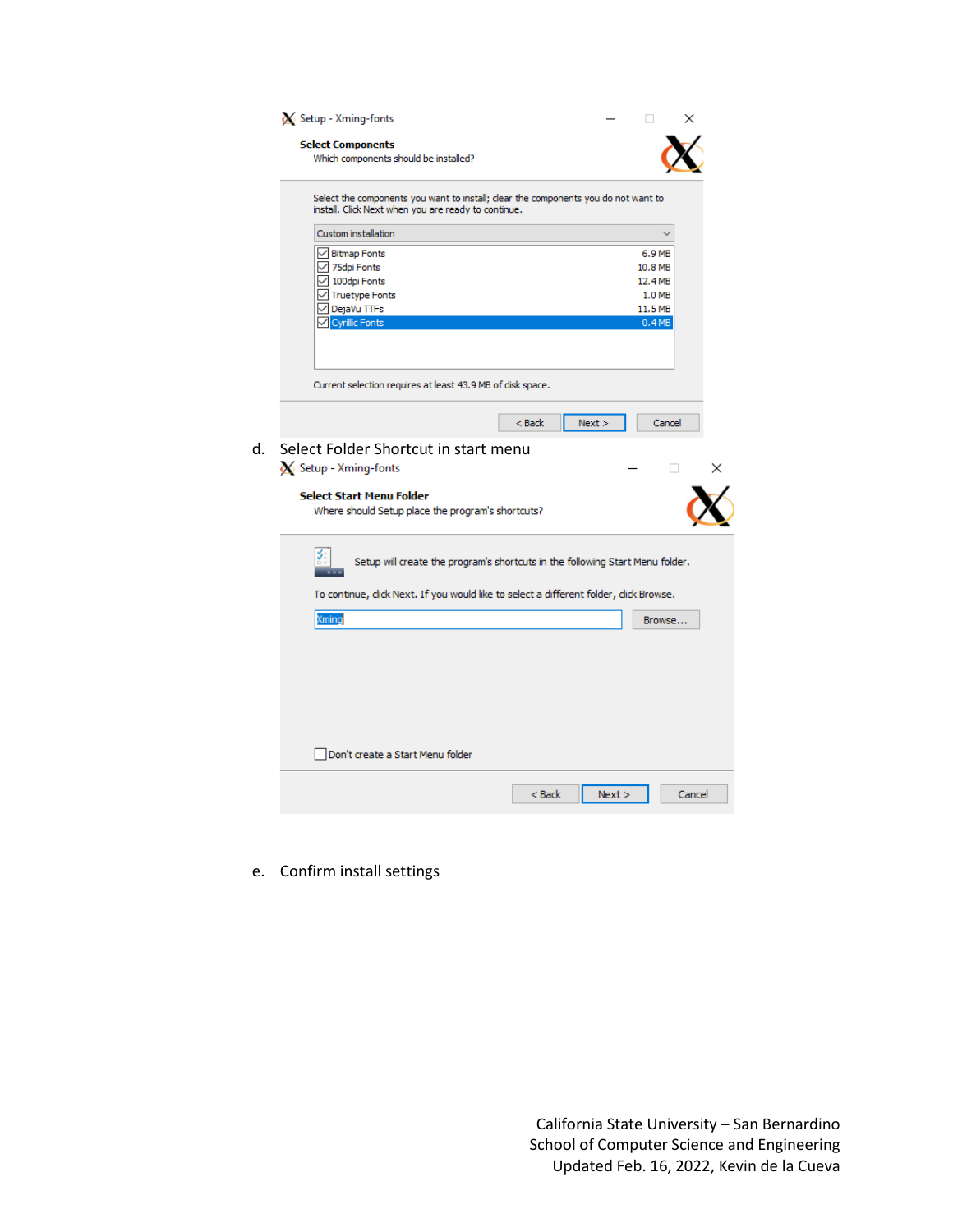

## **Ready to Install**

Setup is now ready to begin installing Xming-fonts on your computer.



×

 $\Box$ 

Click Install to continue with the installation, or click Back if you want to review or change any settings.

| Destination location:<br>C: \Program Files (x86) \Xming |          |                | ́                        |
|---------------------------------------------------------|----------|----------------|--------------------------|
| Setup type:                                             |          |                |                          |
| Custom installation                                     |          |                |                          |
| Selected components:                                    |          |                |                          |
| <b>Bitmap Fonts</b>                                     |          |                |                          |
| 75dpi Fonts                                             |          |                |                          |
| 100dpi Fonts<br><b>Truetype Fonts</b>                   |          |                |                          |
| DejaVu TTFs                                             |          |                |                          |
| <b>Cyrillic Fonts</b>                                   |          |                | $\overline{\phantom{a}}$ |
|                                                         |          |                |                          |
|                                                         |          |                |                          |
|                                                         | $<$ Back | <b>Install</b> | Cancel                   |
| iish Xming-Fonts Install                                |          |                |                          |
| Setup - Xming-fonts                                     |          |                |                          |





## **Completing the Xming-fonts Setup Wizard**

Setup has finished installing Xming-fonts on your computer. The application may be launched by selecting the installed shortcuts.

Click Finish to exit Setup.

Finish

Using Xming for X11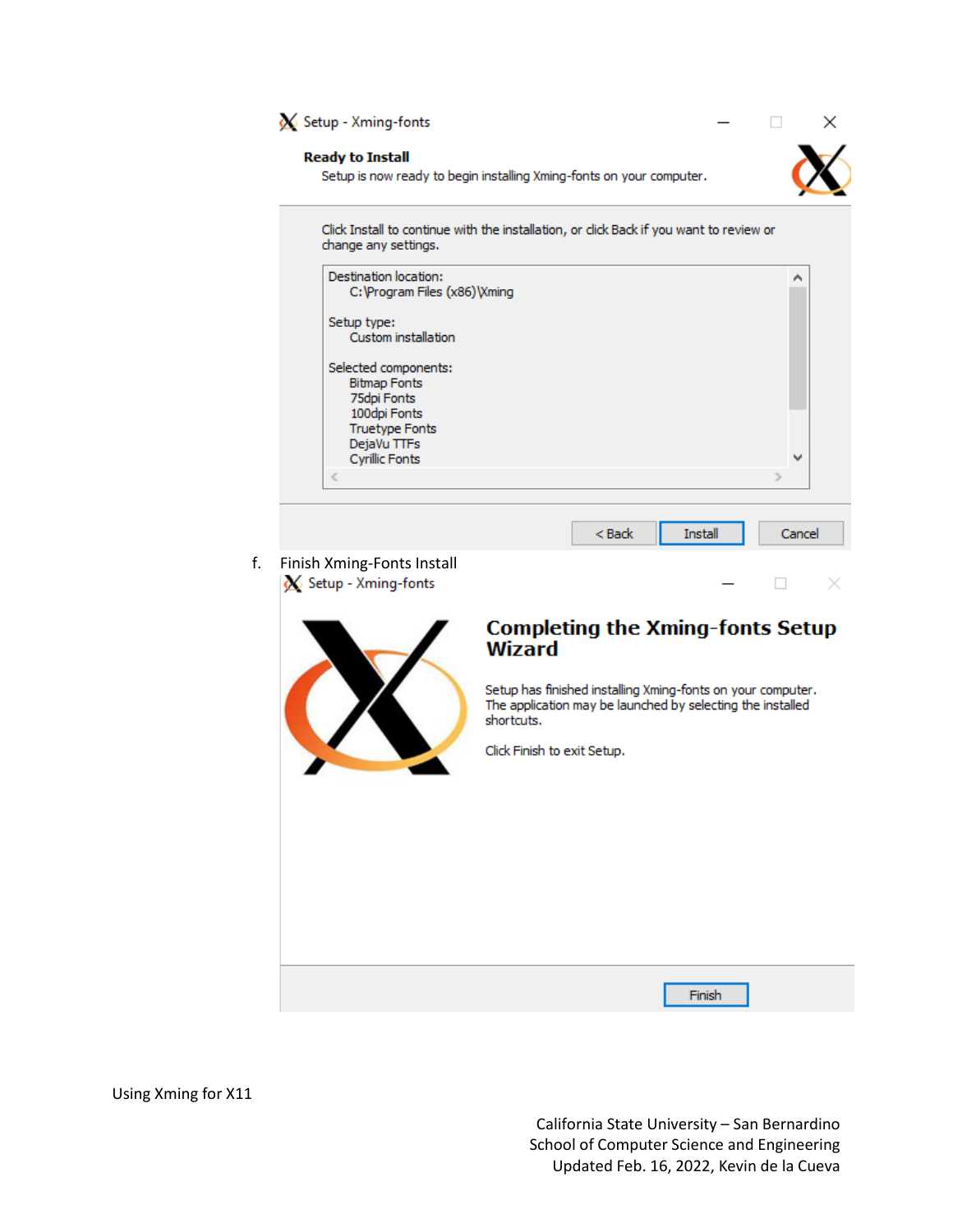1. Start "Xming" from start menu, then you should see Xming icon on notification area.



- 1. NOTE: If you did NOT uncheck Start Xming after install, you can right click the icon in the notification area and click Exit. This will ensure that Xming sees the new fonts installed.
- 2. Start PuTTY and connect to host cseX11.cse.csusb.edu with following configuration.
	- 1. From Category pane on left side, go to Connection  $\rightarrow$  SSH  $\rightarrow$  X11, then put check
	- 2. mark on "Enable X11 forwarding" option.



3. From Category pane on left side, go to Session, type in "cseX11.cse.csusb.edu" in Host Name input box. You can save the required session configuration by naming in saved session box, then click on "Save".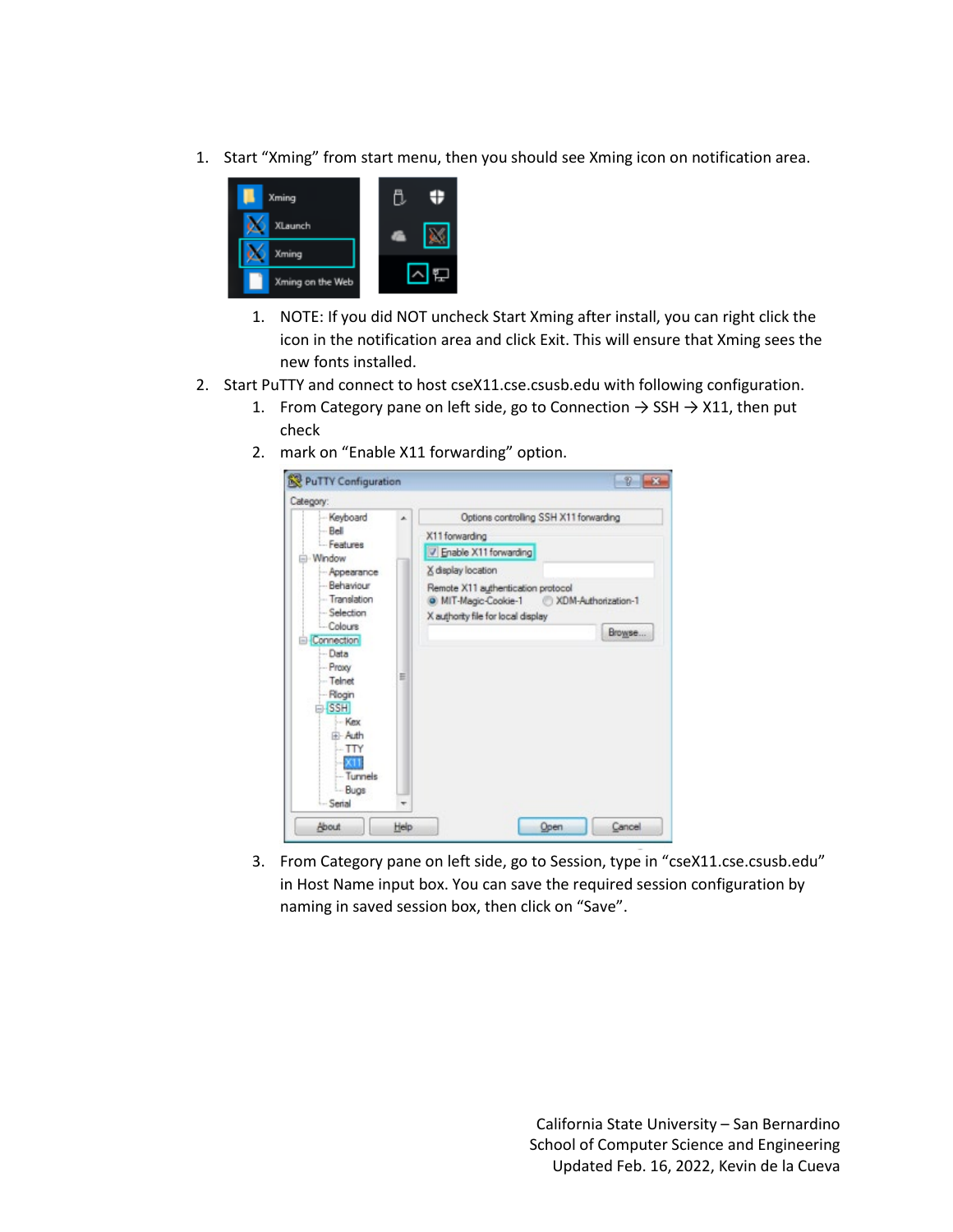

4. c) Click on "Open", and type in your username (Coyote ID #), then your Coyote ID Password (Same as MyCoyote)



- 4. You can run graphical applications by running command in terminal.
- gedit
- CSE 202 graphical program
- matlab
- etc